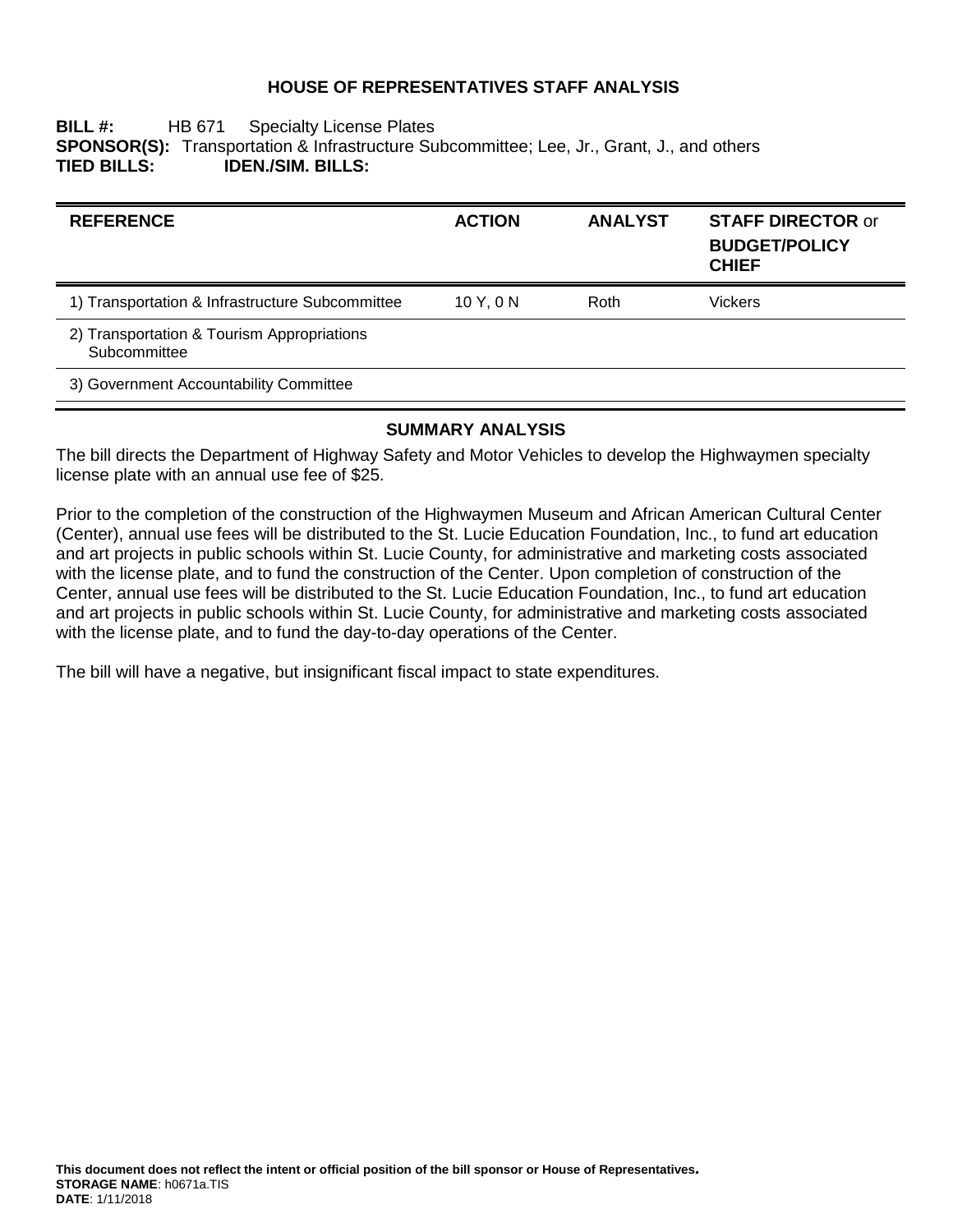## **FULL ANALYSIS**

## **I. SUBSTANTIVE ANALYSIS**

## A. EFFECT OF PROPOSED CHANGES:

#### **Current Situation**

#### Specialty License Plates in General

The first Florida specialty license plates were enacted in 1986 and included the creation of the Challenger plate and ten Florida collegiate plates. Today, there are over 120 specialty license plates available to any owner or lessee of a motor vehicle who is willing to pay the additional use fee for the privilege, typically \$25 annually.<sup>1</sup> The collected fees are distributed by the Department of Highway Safety and Motor Vehicles (DHSMV) to statutorily designated organizations in support of a particular cause or charity. A vehicle registered under the International Registration Plan, a commercial truck required to display two license plates, or a truck tractor are not eligible for specialty license plates.<sup>2</sup>

Only the Legislature may create new specialty license plates. If a specialty license plate is created by law, the following requirements must then be met:

- Within 60 days, the organization must submit an art design, in a medium prescribed by DHSMV.<sup>3</sup>
- Within 120 days, DHSMV must establish a method to issue a specialty license plate voucher to allow for the pre-sale of the specialty plate. $4$
- Within 24 months after the voucher is established, the organization must obtain a minimum of 1,000 voucher sales before manufacturing may begin. If this requirement is not met, the plate is deauthorized and DHSMV must discontinue development of the plate and issuance of the vouchers.<sup>5</sup>

DHSMV must discontinue the issuance of an approved specialty license plate if the number of valid specialty plate registrations falls below 1,000 plates for at least 12 consecutive months. A warning letter is mailed to the sponsoring organization following the first month in which the total number of valid specialty plate registrations falls below 1,000 plates (this provision does not apply to collegiate license plates). $<sup>6</sup>$ </sup>

Organizations in receipt of specialty license plate revenue must adhere to certain accountability requirements found in statute. These requirements include an annual attestation document affirming, under penalty of perjury, that funds received have been spent in accordance with applicable statutes. The annual use fees collected by an organization and any interest earned from the fees may be expended only for use in this state unless the annual use fee is derived from the sale of specified United States Armed Forces and veterans-related specialty plates.<sup>8</sup>

#### Highwaymen

In the early 1950's through the 1980's a group of 26 African-American artists known as the "Florida Highwaymen" used vivid and bright colors to display the beautiful untouched Florida landscape. The Florida Highwaymen painted wind-bent palm trees, serene sunsets, churning oceans and bright red

 $\overline{a}$ 

<sup>&</sup>lt;sup>1</sup> Florida Department of Highway Safety and Motor Vehicles, *Specialty License Plates Index,* <http://www.flhsmv.gov/dmv/specialtytags/> (last visited January 5, 2018).

<sup>2</sup> Section 320.08056(2), F.S.

 $3$  Section 320.08053(1), F.S.

 $4$  Section 320.08053(2)(a), F.S.

 $5$  Section 320.08053(2)(b), F.S.

 $6$  Section 320.08056 (8)(a), F.S.

<sup>7</sup> Section 320.08062, F. S.

 $8$  Section 320.08056(10)(a), F.S.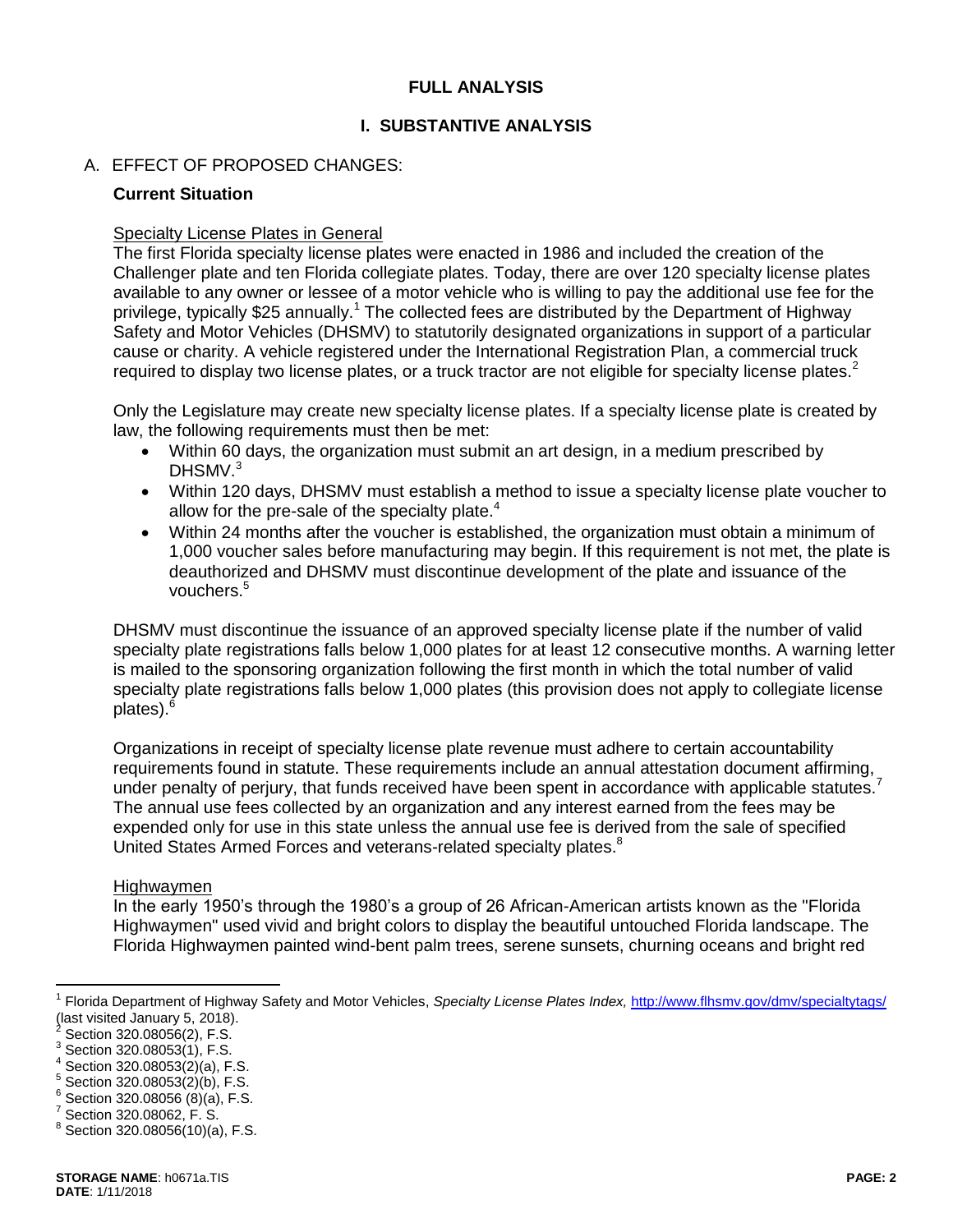Poinciana trees. They painted from their garages and back yards on inexpensive Upson board and then on the weekends would travel and sell their Highwaymen paintings to hotels, offices, businesses and individuals who appreciated the artwork for approximately \$25 apiece. Currently, the market for an original work of art by a Florida Highwayman can bring \$5,000 or more. Some of the Highwaymen who are still living have resumed painting to meet the continuing demand for their work. $9$ 

## Education Foundations

In 1984, the Florida Legislature authorized school districts to create local education foundations to raise private funds for programs to support students, teachers and public schools in their respective districts. In 1990, the St. Lucie County Education Foundation was organized as a direct support organization of the St. Lucie County School Board. The St. Lucie County Education Foundation is a non-profit organization that advances K-12 public education in St. Lucie County by increasing the capacity and resources of the district in partnership with key stakeholders.<sup>10</sup>

## **Proposed Changes**

The bill directs DHSMV to develop the Highwaymen specialty license plate with an annual use fee of \$25, bearing the colors and design approved by DHSMV. The new license plates will display the word "Florida" at the top of the plate and "Highwaymen" at the bottom of the plate.

Prior to the completion of the construction of the Highwaymen Museum and African American Cultural Center (Center), a minimum of 15 percent of the annual use fee is distributed to the St. Lucie Education Foundation, Inc., to fund art education and art projects in public schools within St. Lucie County, up to 10 percent of the annual use fee is to be used for administrative and marketing costs of the license plate, and the remainder of the annual use fee is to be used to fund the construction of the Center.

Upon completion of construction of the Center, a minimum of 10 percent of the annual use fee is distributed to the St. Lucie Education Foundation, Inc., to fund art education and art projects in public schools within St. Lucie County, up to 10 percent of the annual use fee is to be used for administrative and marketing costs of the license plate, and the remainder of the annual use fee is to be used to fund the day-to-day operations of the Center.

## B. SECTION DIRECTORY:

**Section 1:** Amends s. 320.08056, F.S., relating to specialty license plates.

**Section 2**: Amends s. 320.08058, F.S., relating to specialty license plates.

**Section 3**: Provides an effective date of October 1, 2018.

## **II. FISCAL ANALYSIS & ECONOMIC IMPACT STATEMENT**

## A. FISCAL IMPACT ON STATE GOVERNMENT:

1. Revenues:

None.

**STORAGE NAME**: h0671a.TIS **PAGE: 3 DATE**: 1/11/2018

<sup>&</sup>lt;u>。</u><br>Prlorida Highwaymen, available at <u>http://www.floridahighwaymenpaintings.com/</u> (last visited January 5, 2018).

<sup>10</sup> Education Foundation, *About Us*, available at<https://www.educationfoundationstlucie.org/p/3/about-us#.WjFxDGhSyUk> (last visited January 5, 2018).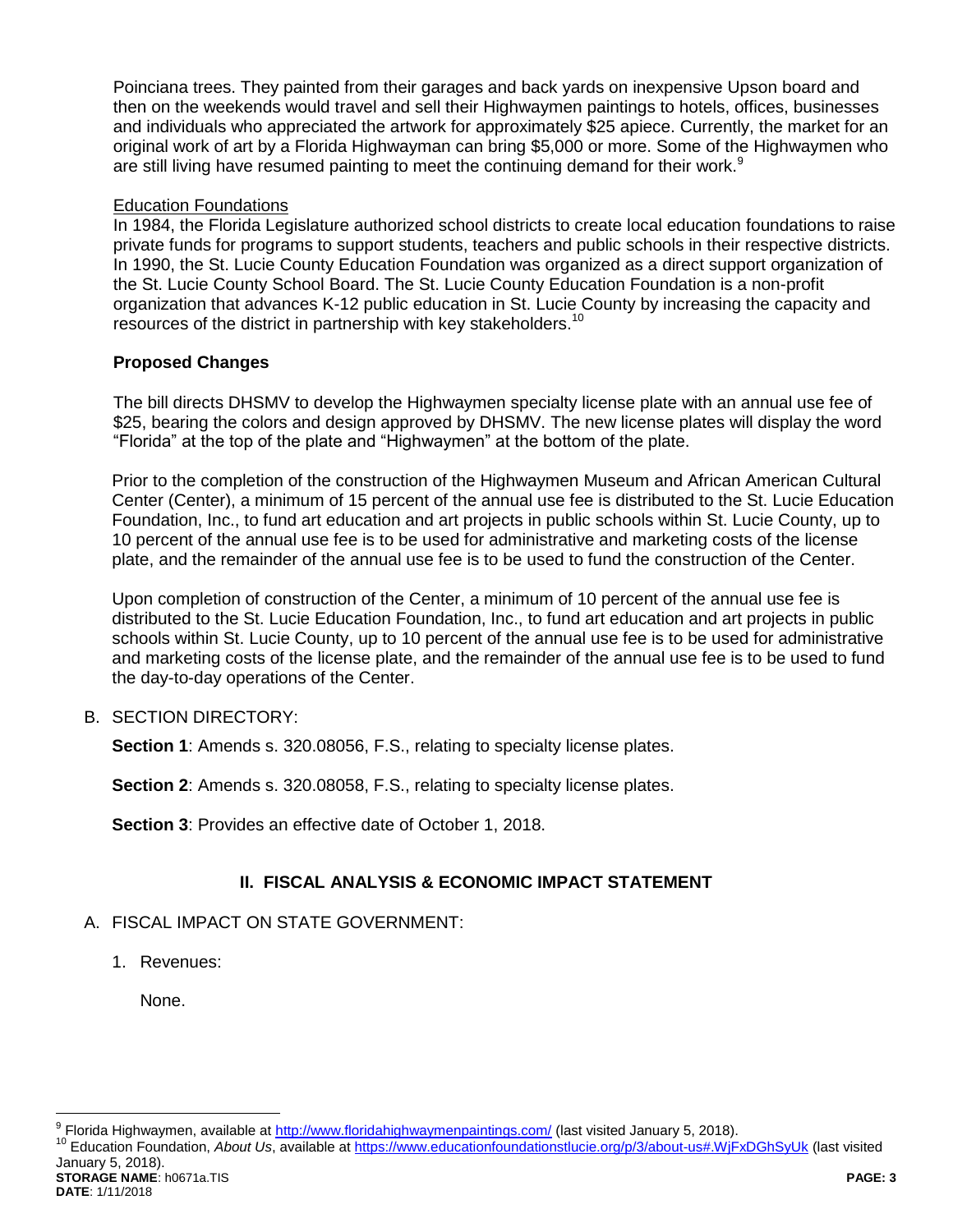2. Expenditures:

DHSMV estimates that 216 hours will be required for programming and implementation of the specialty license plate. The total estimated fiscal impact to DHSMV is \$7,680 in FTE resources.<sup>11</sup>

- B. FISCAL IMPACT ON LOCAL GOVERNMENTS:
	- 1. Revenues:

None.

2. Expenditures:

None.

C. DIRECT ECONOMIC IMPACT ON PRIVATE SECTOR:

Revenue from the sale of the Highwaymen specialty license plate will benefit the St. Lucie Education Foundation, Inc., and the construction and operations of the Center.

D. FISCAL COMMENTS:

None.

## **III. COMMENTS**

- A. CONSTITUTIONAL ISSUES:
	- 1. Applicability of Municipality/County Mandates Provision:

Not applicable. The bill does not require a municipality or county to expend funds or to take any action requiring the expenditure of funds. The bill does not reduce the authority that municipalities or counties have to raise revenues in the aggregate. The bill does not require a reduction of the percentage of state tax shared with municipalities or counties.

2. Other:

None.

B. RULE-MAKING AUTHORITY:

None.

 $\overline{a}$ 

C. DRAFTING ISSUES OR OTHER COMMENTS:

It is unclear which entity is responsible for managing and distributing the administrative and marketing costs of the plate as well as the funds for the construction of the Center.

# **IV. AMENDMENTS/ COMMITTEE SUBSTITUTE CHANGES**

On January 9, 2018, the Transportation & Infrastructure Subcommittee adopted an amendment and reported the bill favorably as a committee substitute. The amendment:

 Removes language providing that DHSMV retain all annual use fees from the sale of the plate until all startup costs for developing and issuing the plate have been recovered.

**STORAGE NAME**: h0671a.TIS **PAGE: 4 DATE**: 1/11/2018 <sup>11</sup> Florida Department of Highway Safety and Motor Vehicles, Agency Analysis of 2018 House Bill 913, p. 4 (December 13, 2017).